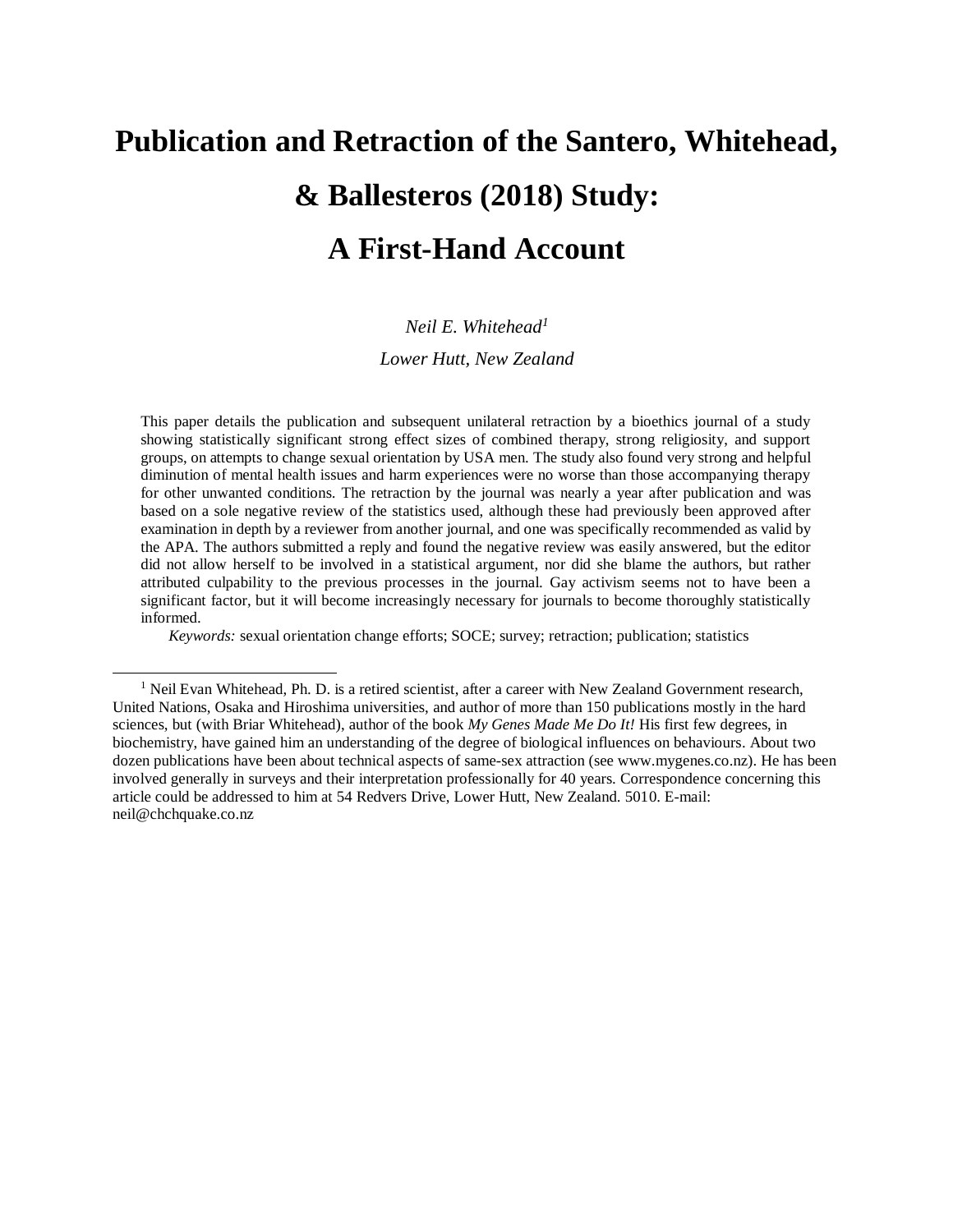This study was very similar to the Jones/Yarhouse etc study (Jones & Yarhouse, 2011). In a doctoral thesis survey (P. L. Santero, 2011) started in late 2010 but only published in a journal 7.5 years later (P. Santero, Whitehead, & Ballesteros, 2018), Santero surveyed good and bad experiences of those who had been through therapy for unwanted same-sex attraction. I was recruited to help with statistical aspects, and the following is an account of the saga of getting it published. The tale is mixed and tortuous, and the unexpected outcomealmost unique.

I am a research scientist involved in the derivation and interpretation of results in many fields. I have published over 150 papers, in a span of 50 years of research, with lots of use of statistics, but I have to say this has been the most difficult paper to publish of any. My relevant competence level is that I can derive new statistical methods if required, together with their significance limits and necessary software, though this was not needed in the present paper.

Most of my papers have been in the hard sciences—biochemistry, nuclear chemistry and physics, and geological fields, but about two dozen concerned same-sex attraction and closely related issues. The latter were not directly on politically sensitive issues. The Santero paper was, being directly opposed to the recommendations of the American Psychological Association (APA). In their 2009 Task Force Report (American Psychological Association, 2009) they recommended against helping people pursue change who had unwanted same-sex attractions because there was perhaps a risk of harm, and they doubted any change occurred, for example under therapy.

In practice this has resulted in various official bodies banning the therapy and sometimes depriving practitioners of their livelihood, which is an unwarranted

extrapolation from the relatively mild statements in the Task Force Report. In perhaps the most recent case, a South African author has been forbidden even to speak publicly about the subject by their human rights authority. Although in theory all varieties of human rights are equal and have equal protection (e.g. race, sexual orientation, political expression, religious belief), in practice this is far from the case.

An important question in a survey of the effects of therapy is usually about samples. Are the people who have persevered through therapy different from the general population? Can this therapy apply to anyone at all? It turned out that the people in this survey had a religiosity very much higher than the general population. However, they were quite diverse—non-denominational Protestants, Jews, Mormons, a few Catholics, and a few traditional Protestants—no Atheists! The common threads were that they wanted change, and were religiously motivated, had been in therapy, and about half had been in support groups. Probably the most highly motivated did self-select.

The paper showed each set of results in both visual and table form because it seemed there would be one class of people who just wanted the overall message fast, and a second class who might want to check everynumber carefully!

It was possible to use statistical tests to show same-sex attraction had changed and was not statistically consistent with zero change, but although that is important, it is not enough—one must also show a strong effect. For example, if a drug decreased mortality by 1% it might be a statistically real effect, but it would be far better if it could be shown the drug had a statistically real effect and also reduced mortality by 10%. The percentages are the equivalent of effect sizes in a survey and are important. So one wants to show a significant effect of therapy. This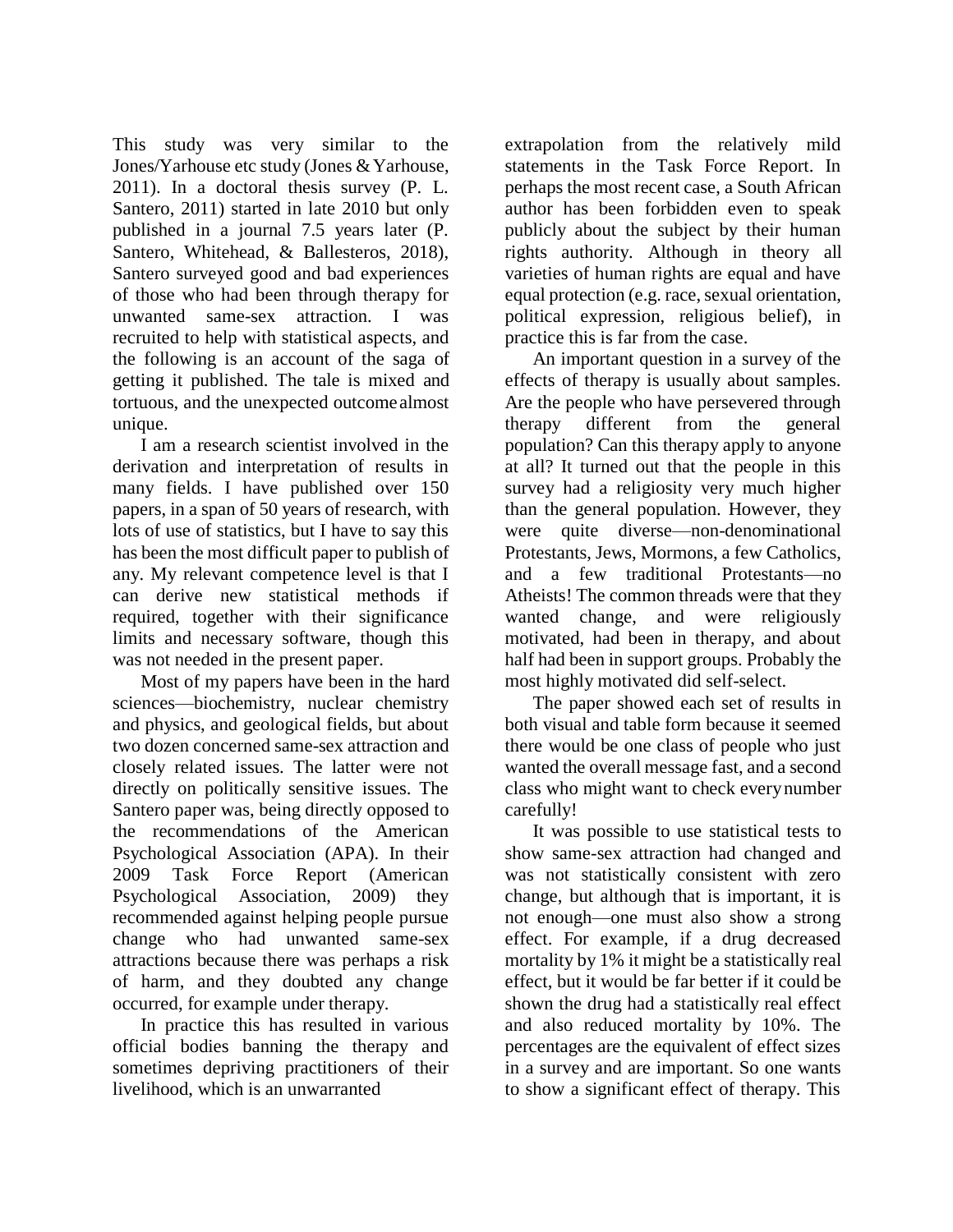was certainly possible to calculate although the statistics are less well known than those usually encountered. Furthermore the strength of the effect sizes of the therapy were very comparable to other therapies for unrelated issues. For this group the various therapies work and quite well.

The degree of change was the outcome variable. A number of participants changed a dramatic extent—they said from completely same-sex attraction to completely oppositesex attraction. Of the whole sample, about two-thirds moved a significant amount towards heterosexual, and the rest mainly did not show any change. A very few actually became more same-sex attracted. However, it was rather remarkable how therapy was found very good, even among those who did not change. One can surmise they had lots of help for other issues and found real fellowship in the support groups.

A rather remarkably wide range of therapeutic techniques had been tried by the respondents. But when asked about whether techniques were helpful or harmful, all techniques received a surprising amount of support, and none were downright harmful. The moral seemed to be that whatever one tried had some positive effect.

Because of accusations that therapy might be damaging to mental health, questions in the survey asked about several issues, such as suicidality, depression, and self-esteem. Again, there were real positive effects with a good effect sizes—in fact, somewhat stronger than for same-sex attraction. So, although before receivinghelp respondents had an average of three mental health issues, though not severe, they reported lots of help from the therapy and the support groups they attended.

The hypotheses requiring testing, in some cases, caused me much head-scratching to decide the most appropriate statistical approach, not least because there was such a high degree of approval and so few negative

reports. It seemed blatantly obvious there was a profound difference between the positive and negative side, but testing that was tricky—many tests do not react well to having zero people endorsing some survey question! But good tests were ultimately found.

The survey questionnaire had more than

90 questions, and the amount of data generated from 125 participants was large. An outcome was the very strong endorsement

of religious issues being the reason for seeking help, with family social pressures being very minor. Distaste for experiences of the gay lifestyle was also a very minor factor.

The major outcome, as found in previous surveys, was that there was real change, little harm, much good, completely opposite tothe findings of the APA report, but very close to

the findings of Jones and Yarhouse. The question remains: was this a self-selected group? If so the main common factor was religion, and this is remarkably paralleled by the experience of AA, who insist that the help of a Higher Being is essential.

*The Journal of Men's Studies* had previously published a similar report (Karten & Wade, 2010) but this time declined to consider the paper, probably because they did not want to get involved in that controversial area. Another journal not averse to controversy and with high statistical standards gave some excellent comment, both on the statistics and text; the paper was significantly improved, and the statistics accepted. However, they then asked for the names of a couple of competent reviewers outside the highly polarised Western milieu, and this took quite some weeks. (It is common to ask authors for recommendations, and the editors try to find reviewers on the opposite side.) In the interim the journal was sold to another publisher, and a very tight deadline was given for finding the reviewers. They said if it could not be met, the paper would be rejected and treated as a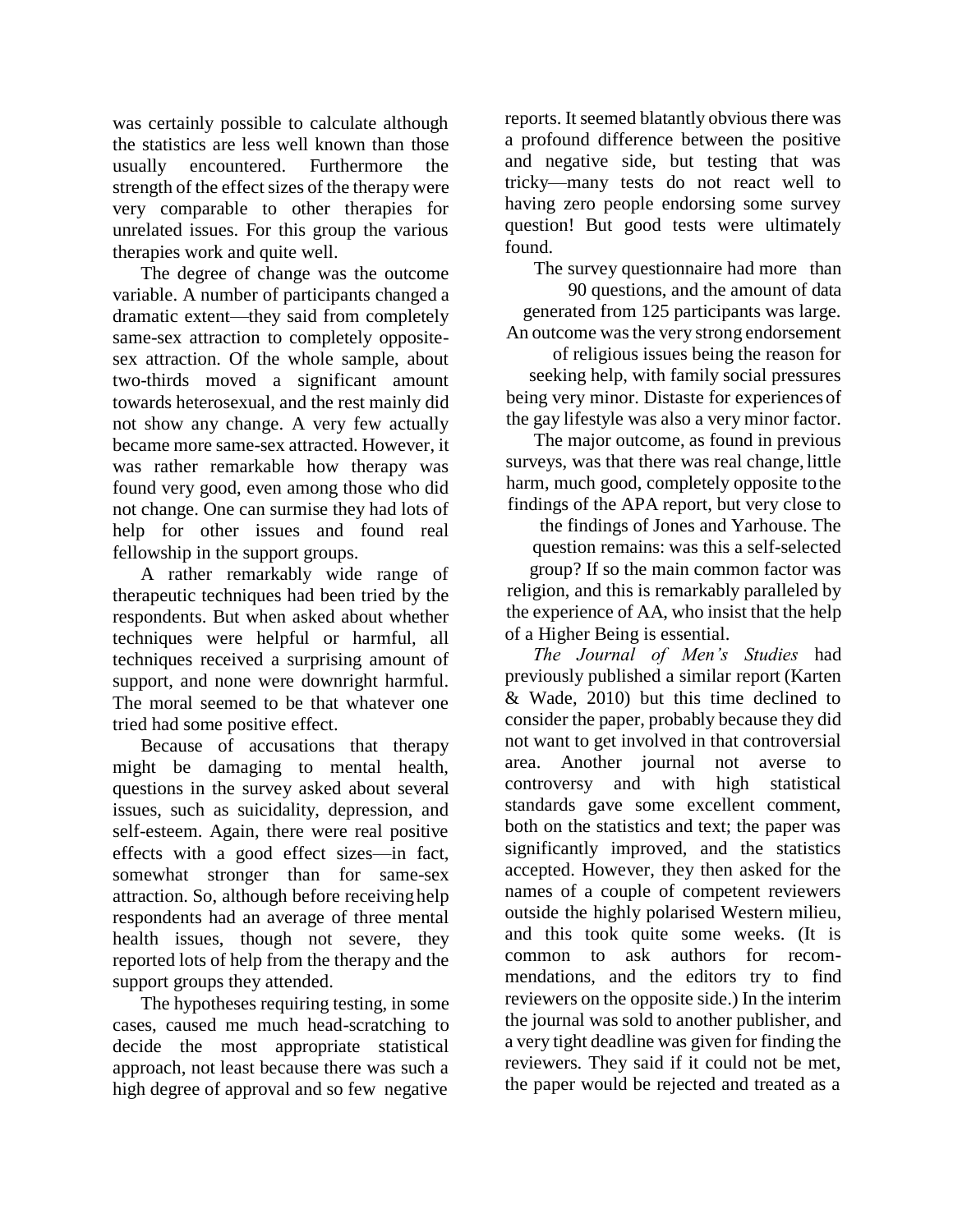completely new submission because the new publisher wanted a clean slate. We could not meet the deadline and withdrew the paper.

A submission to the final publication journal was much more positive, and after the usual review process, received an acceptance from the editor, who was told that the statistics had been vetted by another journal. He also asked for statistical review from a reviewer known to him, but this was not forthcoming. The publication was further delayed because of a special theme issue of the journal (these often delay individual papers). This journal was also sold to a new publisher during the review process (again!), but the demands from resubmission were quite minor.

The end result of all this was a 7.5-year gap between survey and publication, and this is very long. In fact only 4% of all paperstake more than 5 years (Powell, 2016), so 7.5 years might put this paper in the 2% (?) category. But the results in the paper were so clear that it was well worth persevering. Many scientists complain about the inordinate time it takes to publish a paper. They find that the major conclusions of their papers are not changing in spite of the numerous, protracted, and contradictory reviews, and some are turning to various on- line alternatives.

However, this was far from the end of the saga for the paper. Some months after publication, there was a change of editor, and we received several questions about our qualifications and sources of funding; CVs were asked for. The editor was clearly antsy about the published paper, perhaps through unfamiliarity with the statistics. Nearly a year after publication she announced that the journal was unilaterally withdrawing the paper, on the basis that it had not been adequately statistically reviewed and the review she now received was negative. I mentioned the previous thorough review from another journal, but this did not nullify

the planned retraction. (From inside information it seems gay activism was not a major factor.)

I have not heard of any other such postpublication unilateral retraction except in the case of fraud or plagiarism, neither applicable here. Usually any doubts about a paper's content are addressed in another article in the journal or perhaps a letter to the editor.

The statistical reviewer objected to the diverse methods for therapy employed bythe respondents and seemed to think that only very restricted criteria would be adequate (e.g., all subjects should have exactly the same therapy and results should be judged only by interview on carefully established psychometric scales rather than selfreporting). Our reply was that strong effects were seen even under our ratheruncontrolled conditions, and this was significant and important. The paper had already said that a main criterion of therapy was whether the client was satisfied, regardless of whether change was small or large, hence self-reports were important. The other objection was that in view of the diversity, a chi-square testwas inappropriate. But this is a fundamental misunderstanding of chi-square, which only compares any results obtained with any expected results. No other criteria are needed.

We also mentioned that the APA had recommended another of the less-usual statistical tests we had used. Our statistical reply was apparently not judged adequate by the editor, but there was no reply to our query

as to why it was faulty. It rather seems as though the statistical side of this paper was beyond both the editor and reviewer, and our

evaluation is that the retraction is totally unjustified.

In retrospect this bioethics journal was faced with strong statistical proof but probably could not really adequately evaluate it because traditionally bioethics arguments hardly involved statistics. However, such expertise will increasingly be needed, and